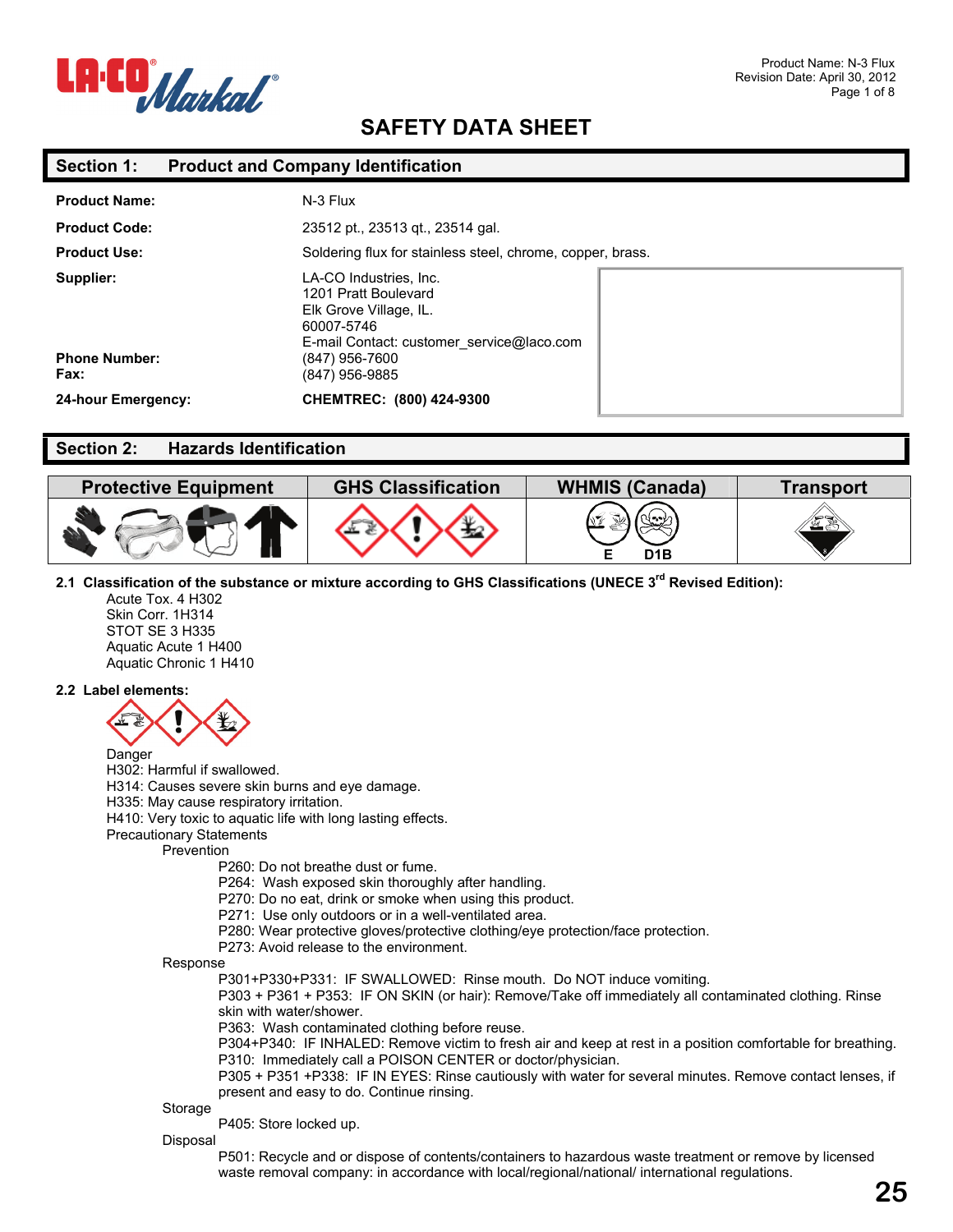

### **Section 2: Hazards Identification, continued**

#### **2.3 Other hazards:** Not available

**2.4 Other hazard classifications:** 

USA: This material is considered hazardous by the OSHA Hazard Communication Standard (29 CFR 1910.1200).

Canada: This is a controlled product under WHMIS.



European Communities (EC): This product is classified as dangerous according to Directive 1999/45/EC and its amendments. Classifications: Harmful; Corrosive; Dangerous for the environment.

### **Section 3: Composition / Information on Ingredients**

#### **Hazardous/Dangerous Ingredients:**

| <b>Chemical Name</b> | CAS No.    | <u>Wt.%</u> | <b>EINECS / ELINCS</b> | <b>Symbol</b> | <b>Risk Phrases</b>                |
|----------------------|------------|-------------|------------------------|---------------|------------------------------------|
| Zinc Chloride        | 7646-85-7  | $15 - 35$   | 231-592-0              | $Xn$ ; C; N   | $R22 - R34 - R0/53$                |
| Hydrochloric acid    | 7647-01-0  | $3 - 7$     | 231-595-7              | Xi<br>C:      | R34 - R37                          |
| Ammonium chloride    | 12125-02-9 | $3 - 6$     | 235-186-4              | Xn: Xi        | R <sub>22</sub><br>R <sub>36</sub> |
| Ethanol              | 64-17-5    | $3 - 5$     | 200-578-6              |               | R <sub>11</sub>                    |

See Section 16 for the full text of the R-phrases above.

### **Section 4: First Aid Measures**

### **4.1 Description of first aid measures:**

**Inhalation:** If breathing is difficult, remove victim to fresh air and keep at rest in a position comfortable for breathing. Obtain medical attention immediately. If breathing is difficult, trained personnel should administer emergency oxygen. DO NOT allow victim to move about unnecessarily. Symptoms of pulmonary edema can be delayed up to 48 hours after exposure.

**Eye Contact:** Avoid direct contact with this chemical. Wear chemical protective gloves, if necessary. Immediately flush the contaminated eye(s) with lukewarm, gently flowing water for at least 20-30 minutes, by the clock, while holding the eyelid(s) open. Neutral saline solution may be used as soon as it is available. DO NOT INTERRUPT FLUSHING. If necessary, keep emergency vehicle waiting. Take care not to rinse contaminated water into the non-affected eye or onto the face. If irritation persists repeat flushing. Quickly transport victim to an emergency care facility.

Skin Contact: Avoid direct contact with this chemical. Wear chemical protective gloves, if necessary. Remove/Take off immediately all contaminated clothing. Rinse skin with water/shower for at least 20-30. If irritation persists, repeat flushing. DO NOT INTERRUPT FLUSHING. If necessary, keep emergency vehicle waiting. Under running water, remove contaminated clothing, shoes, and leather goods (e.g., watchbands, belts). Obtain medical attention immediately or transport victim to an emergency care facility. Completely decontaminate clothing, shoes and leather goods before re-use or discard.

**Ingestion:** If swallowed, immediately call a POISON CENTER or doctor/physician. Never give anything by mouth if victim is rapidly losing consciousness or is unconscious or convulsing. Have victim rinse mouth thoroughly with water. Do not induce vomiting. If vomiting occurs naturally, have victim lean forward to reduce the risk of aspiration. Quickly transport victim to an emergency care facility.

#### **4.2 Most important symptoms and effects, both acute and delayed:**

**Inhalation:** Inhalation of mists or fumes generated during use can be severely irritating to the nose, throat and respiratory system and can cause damage to the respiratory system. Symptoms of over-exposure include weakness, dry cough, chest pain, shortness of breath and difficulty breathing. Prolonged or severe exposure may lead to a potentially fatal accumulation of fluid in the lungs (pulmonary edema). Symptoms of pulmonary edema (chest pain and shortness of breath) can be delayed up to 24 or 48 hours after exposure.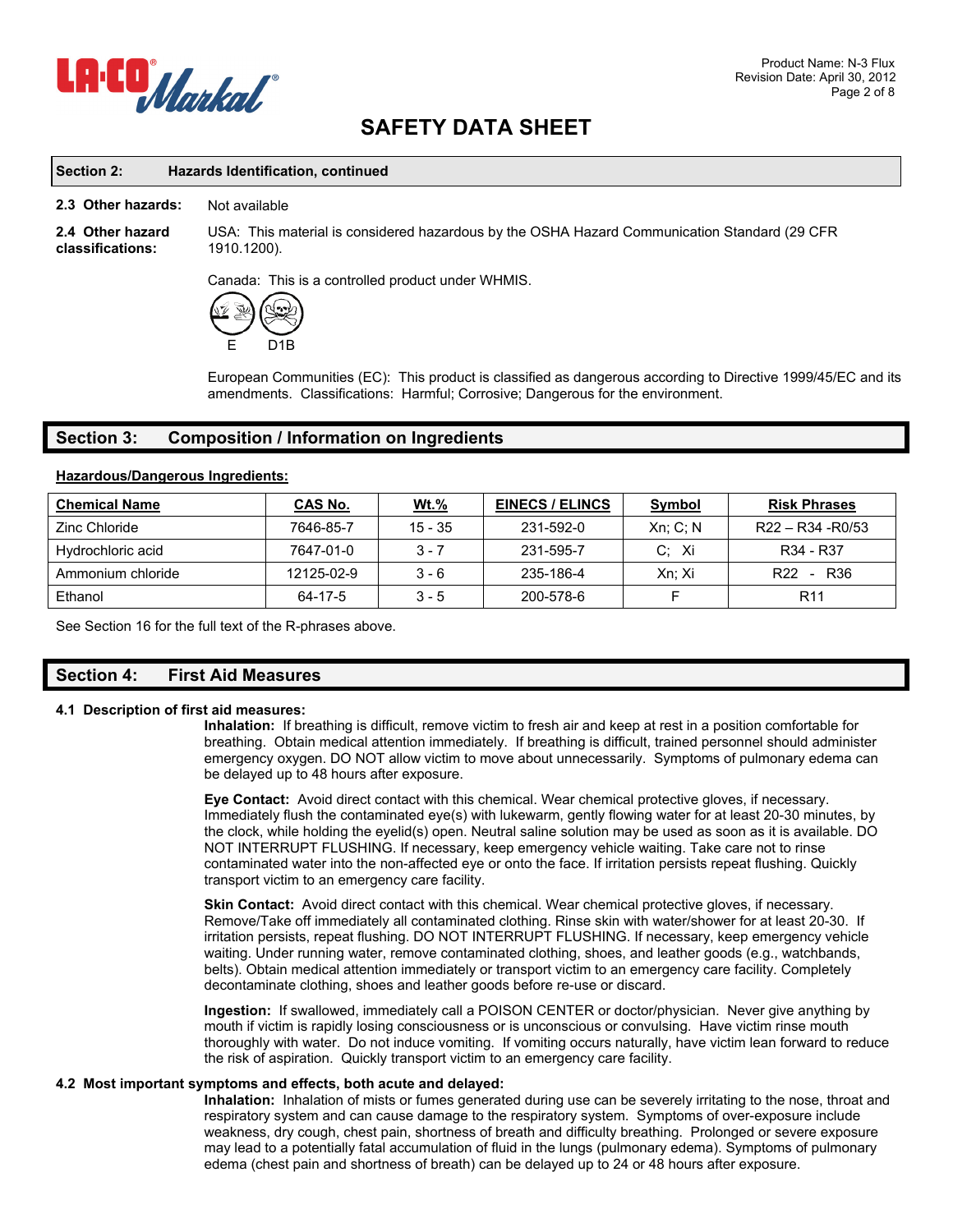

### **Section 4: First Aid Measures, continued**

**Eye Contact:** Causes eye burns. Can cause permanent eye damage. Mists and fumes can cause severe irritation. The degree of injury depends on duration and extent of contact with the eye.

**Skin Contact:** Causes burns with direct contact. Symptoms may include ulceration, blistering and permanent scarring.

**Ingestion:** Causes burns to the mouth, throat and gastro-intestinal system if swallowed. Symptoms are expected to include severe pain, vomiting and bleeding.

### **4.3 Indication of any immediate medical attention and special treatment needed:**

Get medical advice/attention if you feel unwell.

### **Section 5: Fire Fighting Measures**

| <b>Flammable Properties:</b>                                                                                  | Not flammable                                                                                                                                                                                                                                                                          |
|---------------------------------------------------------------------------------------------------------------|----------------------------------------------------------------------------------------------------------------------------------------------------------------------------------------------------------------------------------------------------------------------------------------|
| <b>Suitable extinguishing Media:</b>                                                                          | Extinguish fire using appropriate extinguishing media for the surrounding fire. Use<br>water spray to cool fire-exposed containers.                                                                                                                                                    |
| Unsuitable extinguishing Media:                                                                               | Not available                                                                                                                                                                                                                                                                          |
| <b>Explosion Data:</b><br><b>Sensitivity to Mechanical Impact:</b><br><b>Sensitivity to Static Discharge:</b> | Not applicable<br>Not applicable                                                                                                                                                                                                                                                       |
| Specific Hazards arising from the Chemical:                                                                   | If involved in a fire, combustion may produce corrosive, toxic and irritating fumes<br>and gases which may include zinc fume, zinc oxide, ammonia and hydrogen<br>chloride gas. Closed containers may rupture violently when exposed to fire or<br>excessive heat for sufficient time. |
| <b>Protective Equipment and precautions for</b><br>firefighters:                                              | Self-contained breathing apparatus and protective clothing should be worn.<br>Remove all unprotected personnel.                                                                                                                                                                        |
| <b>NFPA</b><br>Health:<br><b>Flammability:</b><br>Instability:                                                | 3<br>0                                                                                                                                                                                                                                                                                 |

### **Section 6: Accidental Release Measures**

| <b>Personal Precautions:</b>      | Wear protective gloves, goggles and clothing. Ventilate the area. Monitor the workplace air for<br>harmful concentrations of vapors and take appropriate precautions if concentrations in air exceed<br>workplace exposure limits.                                               |  |
|-----------------------------------|----------------------------------------------------------------------------------------------------------------------------------------------------------------------------------------------------------------------------------------------------------------------------------|--|
| <b>Environmental Precautions:</b> | Prevent the product from entering sewers or waterways.                                                                                                                                                                                                                           |  |
| <b>Methods for Containment:</b>   | Stop the leak if it is safe to do so. Contain the spill with earth, sand, or other suitable inert<br>absorbent which will not react with the spilled material. Do not flush the spill to sewers.                                                                                 |  |
| <b>Methods for Clean-up:</b>      | Clean up spills immediately. Put material in suitable, covered, labeled chemical waste containers.<br>Contaminated absorbent material may pose the same hazards as the spilled product. Dispose of<br>any contaminated, unusable product as described in Section 13 of this SDS. |  |

### **Section 7: Handling and Storage**

| Handling: | This material is corrosive. Prevent the release of mists and vapors of this material into the<br>workplace air. Keep out of reach of children.                                                                                                                                           |
|-----------|------------------------------------------------------------------------------------------------------------------------------------------------------------------------------------------------------------------------------------------------------------------------------------------|
| Storage:  | Store in the tightly closed container in a cool, dry area, out of direct sunlight and away from<br>sources of heat. Product is corrosive to steel; store product in its original container. Empty<br>containers may retain product residue, do not re-use containers for other purposes. |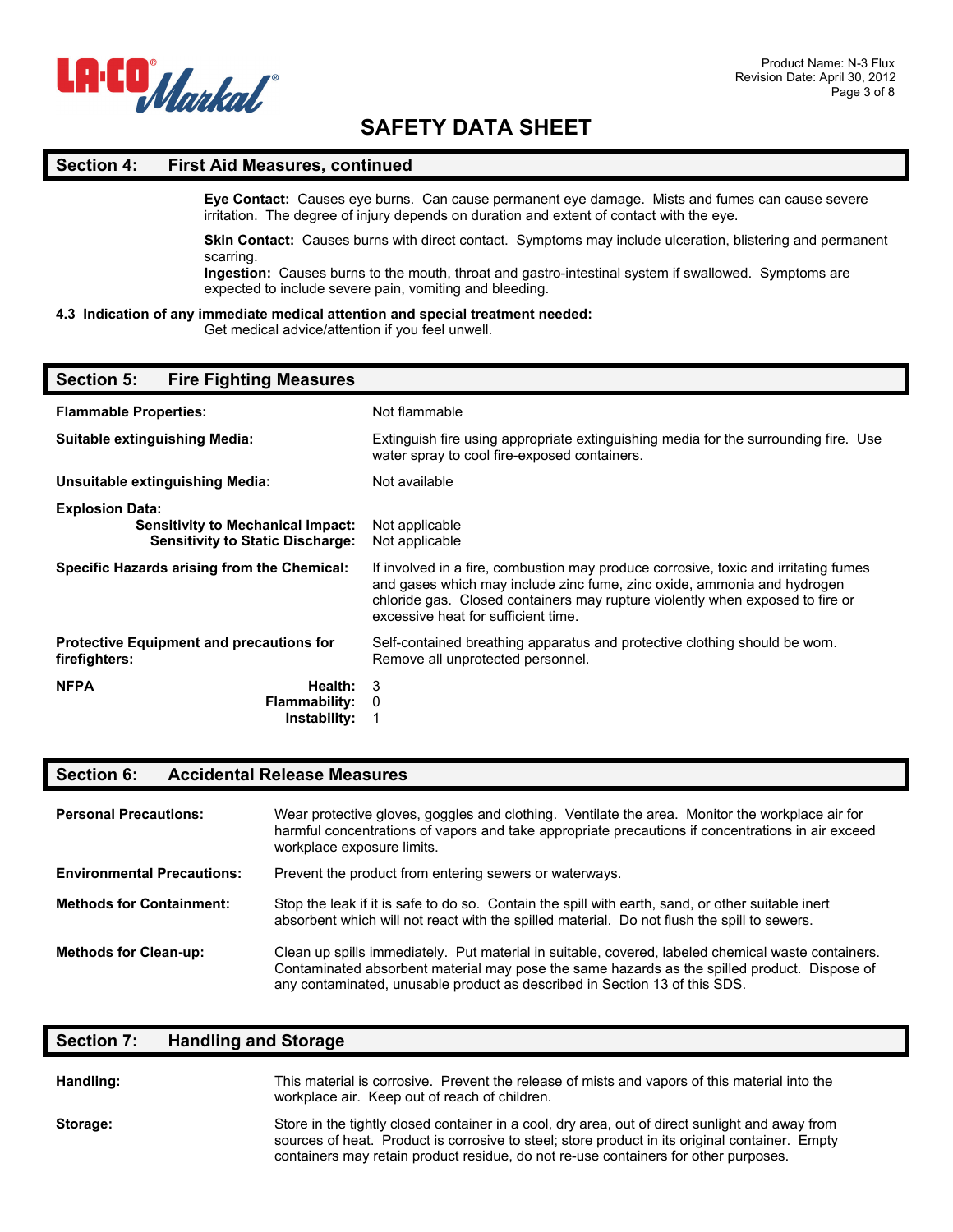

### **Section 8: Exposure Controls/Personal Protection**

### **Exposure Guidelines**

Consult local authorities for acceptable exposure limits.

| Ingredient             | <b>ACGIH TLV</b><br><u>(8-hr. TWA)</u><br>(mg/m <sup>3</sup> ) | <b>U.S. OSHA PEL</b><br>(8-hr. TWA)<br>(mg/m <sup>3</sup> ) | <b>Ontario (Canada)</b><br><b>TWAEV</b><br>(mg/m <sup>3</sup> ) | <b>UK OEL</b><br><u>(8-hr. TWA)</u><br>(mg/m <sup>3</sup> ) |
|------------------------|----------------------------------------------------------------|-------------------------------------------------------------|-----------------------------------------------------------------|-------------------------------------------------------------|
| Zinc Chloride fume     | 2 STEL                                                         | 2 STEL                                                      | Not available                                                   | 2 STEL                                                      |
| Hydrogen chloride      | 2 ppm Ceiling                                                  | 7 (5 ppm) Ceiling                                           | Not available                                                   | 2 (1 ppm)<br>8 (5 ppm) STEL                                 |
| Ammonium chloride fume | 10<br>20 STEL                                                  | 10<br>20 STEL                                               | Not available                                                   | 10<br>20 STEL                                               |
| Ethanol                | 1 000 ppm STEL                                                 | 1 900<br>(1000 ppm)                                         | Not available                                                   | 1920<br>(1000 ppm)                                          |

STEV = Short Term Exposure Value STEL = Short Term Exposure Limit CEV = Ceiling Exposure Value

### **Exposure Controls**

| <b>Engineering Controls:</b>                               | Provide adequate ventilation/local exhaust to keep exposure levels below the exposure limits<br>listed above.                                                                                                                                                                                                                                                                                                                                                                                                                                                                                                                                                                                                                                                                                                                                                                                                                                                                                                                     |  |  |
|------------------------------------------------------------|-----------------------------------------------------------------------------------------------------------------------------------------------------------------------------------------------------------------------------------------------------------------------------------------------------------------------------------------------------------------------------------------------------------------------------------------------------------------------------------------------------------------------------------------------------------------------------------------------------------------------------------------------------------------------------------------------------------------------------------------------------------------------------------------------------------------------------------------------------------------------------------------------------------------------------------------------------------------------------------------------------------------------------------|--|--|
| <b>Personal Protection:</b><br><b>Eye/Face Protection:</b> | Wear chemical splash goggles and a full faceshield.                                                                                                                                                                                                                                                                                                                                                                                                                                                                                                                                                                                                                                                                                                                                                                                                                                                                                                                                                                               |  |  |
| <b>Skin Protection:</b>                                    | Wear impervious protective gloves made of rubber. Wear clean body-covering clothing to<br>prevent skin contact. Wear an impervious apron as needed to prevent skin contact.                                                                                                                                                                                                                                                                                                                                                                                                                                                                                                                                                                                                                                                                                                                                                                                                                                                       |  |  |
| <b>Respiratory Protection:</b>                             | When concentrations in air exceed the occupational exposure guidelines, wear a self-contained<br>breathing apparatus. If respiratory protection is required, institute a complete respiratory<br>protection program including selection, fit testing, training, maintenance and inspection.                                                                                                                                                                                                                                                                                                                                                                                                                                                                                                                                                                                                                                                                                                                                       |  |  |
|                                                            | A respiratory protection program that meets OSHA's 29 CFR 1910.134 and ANSI Z88.2<br>requirements or European Standard EN 149 or Canadian Standards Association (CSA)<br>Standard Z94.4-02 must be followed whenever workplace conditions warrant a respirator's use.                                                                                                                                                                                                                                                                                                                                                                                                                                                                                                                                                                                                                                                                                                                                                             |  |  |
|                                                            | NIOSH Recommendations for Zinc chloride fume concentrations in air:<br>Up to 10 mg/m <sup>3</sup> : Dust, mist, and fume respirator or Supplied-air respirator (SAR).<br>Up to 25 mg/m <sup>3</sup> : Powered air-purifying respirator with dust, mist, and fume filter(s) or SAR<br>operated in a continuous-flow mode.<br>Up to 50 mg/m <sup>3</sup> : Full-facepiece respirator with high-efficiency particulate filter(s) or powered air-<br>purifying respirator with tight-fitting facepiece and high-efficiency particulate filter(s) or full-<br>facepiece self-contained breathing apparatus (SCBA) or full-facepiece SAR.<br>Emergency or planned entry into unknown concentrations or IDLH conditions: Positive<br>pressure, full-facepiece SCBA or positive pressure, full-facepiece SAR with an auxiliary positive<br>pressure SCBA.<br>Escape: Full-facepiece respirator with high-efficiency particulate filter(s) or escape-type SCBA.<br>The IDLH concentration for zinc chloride fume is 50 mg/m <sup>3</sup> . |  |  |
| <b>General Hygiene Measures:</b>                           | Prevent all skin and eye contact. Avoid breathing fumes of this material. Do not ingest. Use<br>this material with adequate ventilation. Keep container closed when not in use. Wash<br>thoroughly after handling this product. Do not eat, drink, smoke while handling this product.<br>Remove contaminated clothing immediately.<br>Provide eyewash and safety shower stations in workplaces where this flux is handled.                                                                                                                                                                                                                                                                                                                                                                                                                                                                                                                                                                                                        |  |  |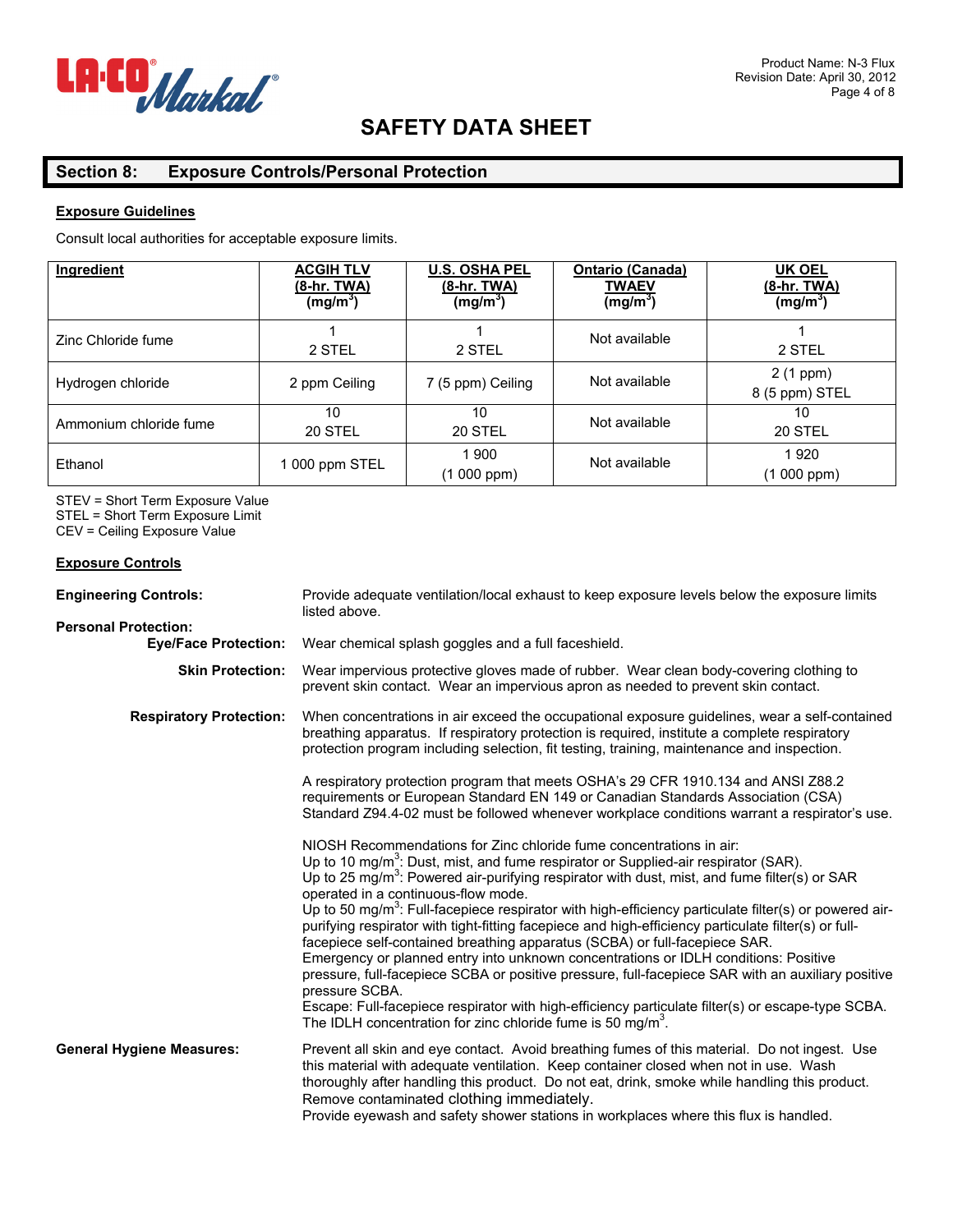

### **Section 9: Physical and Chemical Properties**

| <b>Physical State:</b>            | Liguid         | <b>Flash Point &amp; method:</b>   | Not available    |
|-----------------------------------|----------------|------------------------------------|------------------|
| Appearance, Color and Odor:       | Clear, yellow  | <b>Autoignition Temperature:</b>   | Not applicable   |
| <b>Odor Threshold:</b>            | Not applicable | <b>Flammability Limits in Air:</b> | Not applicable   |
| pH:                               | <1             | <b>Vapor Pressure:</b>             | Not available    |
| <b>Specific Gravity:</b>          | $1.35 - 1.4$   | <b>Vapor Density:</b>              | Heavier than air |
| <b>Partition coefficient:</b>     | Not available  | <b>Evaporation Rate:</b>           | Not available    |
| Solubility in water:              | Soluble        | <b>Boiling Point/Range:</b>        | Not available    |
| <b>Viscosity:</b>                 | Water thin     | <b>Melting Point:</b>              | Not available    |
| <b>Decomposition Temperature:</b> | Not available  | <b>VOC Content:</b>                | Not available    |

### **Section 10: Stability and Reactivity**

| <b>Chemical Stability:</b>                 | Stable at normal room temperature.                                                                                                                                                                                                                                                                                                                                                                                       |
|--------------------------------------------|--------------------------------------------------------------------------------------------------------------------------------------------------------------------------------------------------------------------------------------------------------------------------------------------------------------------------------------------------------------------------------------------------------------------------|
| <b>Conditions to Avoid:</b>                | Do not use in conditions of extreme heat.                                                                                                                                                                                                                                                                                                                                                                                |
| Incompatible Materials:                    | Potassium - a mixture of potassium and zinc chloride is sensitive to mechanical shock<br>and produces a strong explosion on impact.<br>Strong bases (e.g. alkali hydroxides) - react vigorously or violently, with the evolution of<br>heat.<br>Nitrites and Nitrates - reacts violently at high temperatures, liberating chlorine.<br>Material is corrosive to carbon steel and may attack some plastics such as nylon. |
| <b>Hazardous Decomposition Products:</b>   | Thermal decomposition may generate corrosive, toxic and irritating fumes and gases<br>which may include zinc fume, zinc oxide, ammonia and hydrogen chloride.                                                                                                                                                                                                                                                            |
| <b>Possibility of Hazardous Reactions:</b> | Contact with some metals may release hydrogen gas.                                                                                                                                                                                                                                                                                                                                                                       |

### **Section 11: Toxicological Information**

**Acute Toxicity Data Acute toxicity data is not available for the mixture.** 

| <b>Ingredient</b> | $LD_{50}$ Oral<br>(mg/kg)     | $LD_{50}$ Dermal<br>(mg/kg) | $LC_{50}$ Inhalation<br>(4 hrs.)                    |
|-------------------|-------------------------------|-----------------------------|-----------------------------------------------------|
| Zinc Chloride     | 200 (guinea pig)<br>350 (rat) | Not available               | 2 000 mg/m <sup>3</sup> (rat)<br>10 minute exposure |
| Hydrogen chloride | $238 - 700$ (rat)             | $> 5010$ (rabbit)           | 400 aerosol (mouse)                                 |
| Ammonium chloride | 1 410 (rat)                   | Not available               | Not available                                       |
| Ethanol           | 3 450 (mouse)                 | Not available               | 21 000 (mouse)                                      |

### **Other Toxicity Data**

| Carcinogenicity:    | This mixture does not contain any component that is considered a human carcinogen by IARC<br>(International Agency for Research on Cancer), ACGIH (American Conference of Governmental<br>Industrial Hygienists, OSHA or NTP (National Toxicology Program).                                                                                                               |
|---------------------|---------------------------------------------------------------------------------------------------------------------------------------------------------------------------------------------------------------------------------------------------------------------------------------------------------------------------------------------------------------------------|
| Irritation:         | Severely irritating or corrosive when in contact with skin and eyes. Over-exposure to mists and vapors<br>can be severely irritating to the nose, throat and respiratory tract.<br>Harmful if swallowed; zinc chloride can cause lesions in the digestive system.<br>Prolonged or repeated over-exposure by skin contact may cause skin burns, ulcerations or dermatitis. |
| <b>Corrosivity:</b> | Causes burns to eyes and skin.                                                                                                                                                                                                                                                                                                                                            |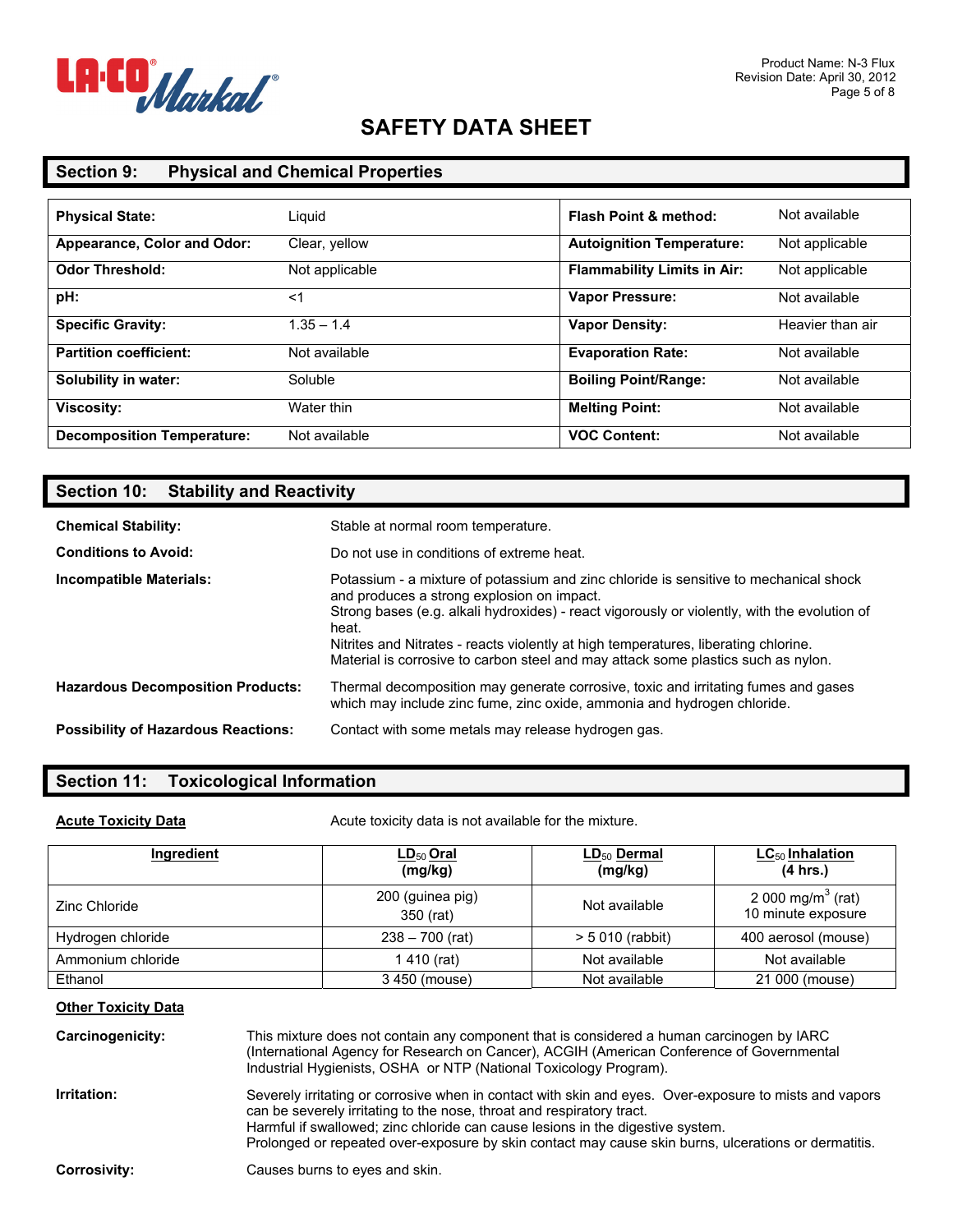

# **Section 11: Toxicological Information, continued**

| Sensitization:                | In rare cases, people repeatedly exposed to solder fluxes containing ammonium chloride and<br>zinc chloride have developed occupational asthma. Repeated exposure to fumes may cause<br>respiratory sensitization reactions.                                                                                                                    |
|-------------------------------|-------------------------------------------------------------------------------------------------------------------------------------------------------------------------------------------------------------------------------------------------------------------------------------------------------------------------------------------------|
| <b>Neurological Effects:</b>  | Not available                                                                                                                                                                                                                                                                                                                                   |
| <b>Genetic Effects:</b>       | Not available                                                                                                                                                                                                                                                                                                                                   |
| <b>Reproductive Effects:</b>  | Not available                                                                                                                                                                                                                                                                                                                                   |
| <b>Developmental Effects:</b> | Not available                                                                                                                                                                                                                                                                                                                                   |
| <b>Target Organ Effects:</b>  | Eyes, skin, respiratory system, cardiovascular system.<br>Harmful if swallowed; zinc chloride can cause toxic effects to the spleen and pancreas and<br>lesions in the digestive system.<br>Preexisting respiratory and skin disorders may be aggravated by exposures to fumes and liquid.<br>May aggravate existing cardiac (heart) disorders. |

### **Section 12: Ecological Information**

| Ecotoxicity:                         | Very toxic to aquatic life with long lasting effects. Based on environmental hazard classification<br>for Zinc Chloride in Annex VI to Regulation (EC) No 1272/2008, Aguatic Acute ; 1Aguatic<br>Chronic 1. |
|--------------------------------------|-------------------------------------------------------------------------------------------------------------------------------------------------------------------------------------------------------------|
| Persistence/Degradability:           | Not available                                                                                                                                                                                               |
| <b>Bioaccumulation/Accumulation:</b> | Not available                                                                                                                                                                                               |
| <b>Mobility:</b>                     | Not available                                                                                                                                                                                               |

### **Section 13: Disposal Considerations**

| <b>Waste Disposal Method:</b> | Do NOT dump into any sewers, on the ground or into any body of water. Store material for<br>disposal as indicated in Section 7 Handling and Storage.<br>The conditions of use, storage and disposal of this product are beyond our control and may be<br>beyond our knowledge. For this and other reasons, LA-CO Industries, Inc. does not assume<br>responsibility and expressly disclaim liability for loss, damage or expense arising out of or in any<br>way connected with the handling, storage, use or disposal of this product. |
|-------------------------------|-----------------------------------------------------------------------------------------------------------------------------------------------------------------------------------------------------------------------------------------------------------------------------------------------------------------------------------------------------------------------------------------------------------------------------------------------------------------------------------------------------------------------------------------|
| USA:                          | Dispose of in accordance with local, state and federal laws and regulations.                                                                                                                                                                                                                                                                                                                                                                                                                                                            |
| Canada:                       | Dispose of in accordance with local, provincial and federal laws and requiations.                                                                                                                                                                                                                                                                                                                                                                                                                                                       |
| EC:                           | Waste must be disposed of in accordance with relevant EC Directives and national, regional and<br>local environmental control regulations. For disposal within the EC, the appropriate code<br>according to the European Waste Catalogue (EWC) should be used.                                                                                                                                                                                                                                                                          |

### **Section 14: Transport Information:**

| U.S. Hazardous Materials Regulation (DOT 49CFR):         | UN 1840, ZINC CHLORIDE SOLUTION, Class 8, PG III |
|----------------------------------------------------------|--------------------------------------------------|
| <b>Canadian Transportation of Dangerous Goods (TDG):</b> | UN 1840, ZINC CHLORIDE SOLUTION, Class 8, PG III |
| ADR/RID:                                                 | UN 1840, ZINC CHLORIDE SOLUTION, Class 8, PG III |
| IMDG:                                                    | UN 1840, ZINC CHLORIDE SOLUTION, Class 8, PG III |
| <b>Marine Pollutants:</b>                                | Not listed as a marine pollutant by IMDG Code    |
| <b>ICAO/IATA:</b>                                        | UN 1840, ZINC CHLORIDE SOLUTION, Class 8, PG III |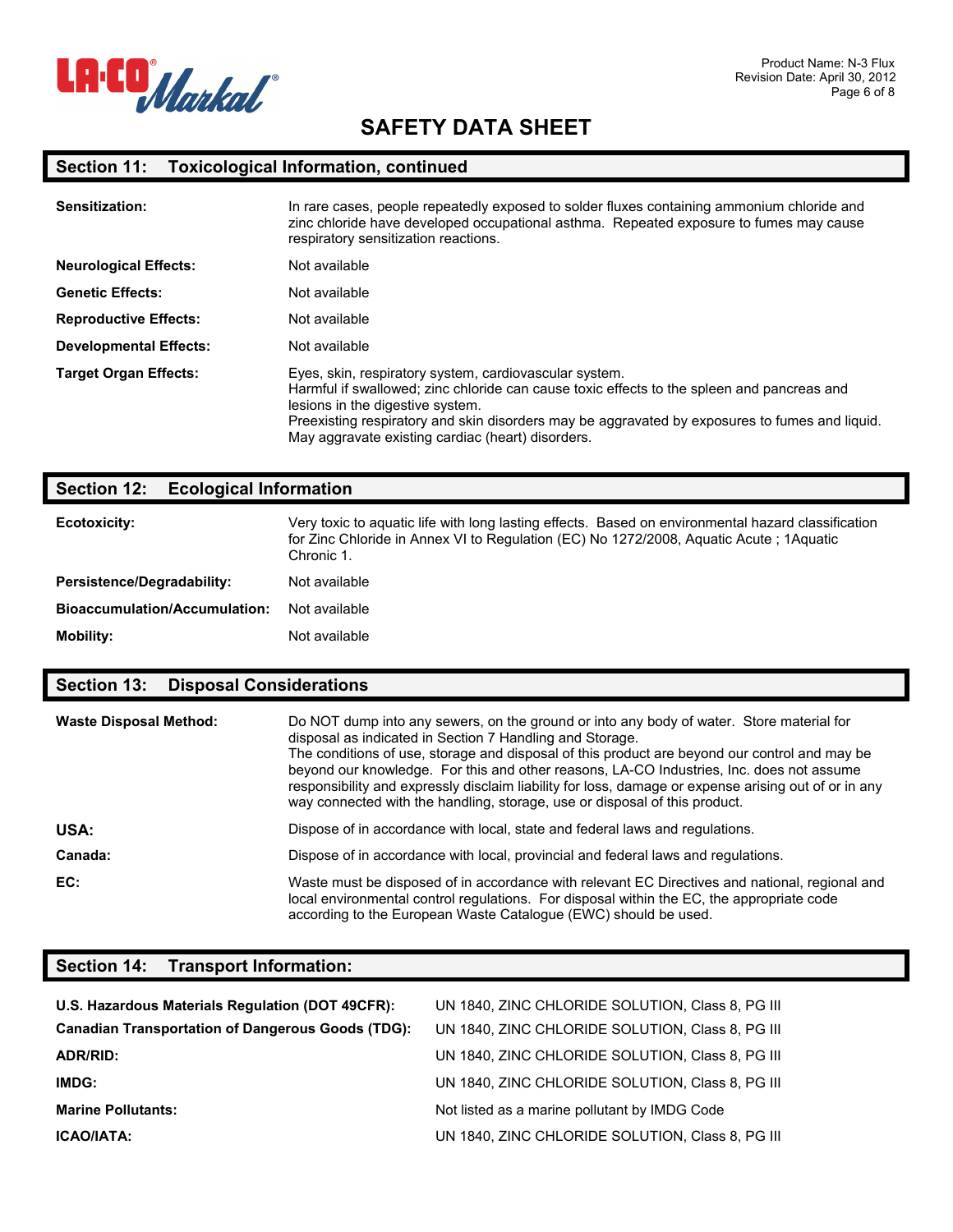

# **Section 15: Regulatory Information**

| <b>USA</b>                                                                                       |                                                                                                                                                                                                                                                                                                                                                                                                                                                                                                                                                                                    |
|--------------------------------------------------------------------------------------------------|------------------------------------------------------------------------------------------------------------------------------------------------------------------------------------------------------------------------------------------------------------------------------------------------------------------------------------------------------------------------------------------------------------------------------------------------------------------------------------------------------------------------------------------------------------------------------------|
| <b>TSCA Status:</b>                                                                              | All component substances are listed on the TSCA inventory.                                                                                                                                                                                                                                                                                                                                                                                                                                                                                                                         |
| <b>SARA Title III</b><br>Sec. 302/304:<br>Sec: 311/312:<br>Sec. 313:<br>CERCLA RQ:               | Hydrogen chloride<br>Acute health; Corrosive<br>Zinc chloride; Ammonium chloride; Hydrogen chloride<br>Zinc chloride 1000 lbs (454 kg) RQ; Ammonium chloride 5000 lbs (2270 kg) RQ; Hydrogen<br>chloride 5000 lbs (2270 kg).                                                                                                                                                                                                                                                                                                                                                       |
| <b>California Prop 65:</b>                                                                       | Not applicable                                                                                                                                                                                                                                                                                                                                                                                                                                                                                                                                                                     |
| <b>State Right-to-Know Lists:</b>                                                                | Zinc chloride; Hydrogen chloride listed by Massachusetts, New Jersey, Pennsylvania                                                                                                                                                                                                                                                                                                                                                                                                                                                                                                 |
| Canada                                                                                           | This product has been classified in accordance with the hazard criteria of the Controlled<br>Products Regulations and the MSDS contains all the information required by the Controlled<br>Products Regulations.                                                                                                                                                                                                                                                                                                                                                                    |
| <b>WHMIS Classification:</b><br>(for workplace exposures)                                        | $E -$ Corrosive<br>D <sub>1</sub> B – Immediate and serious toxic effects.                                                                                                                                                                                                                                                                                                                                                                                                                                                                                                         |
| <b>New Substance Notification</b><br><b>Regulations:</b>                                         | All component substances are listed on Canada's Domestic Substances List (DSL).                                                                                                                                                                                                                                                                                                                                                                                                                                                                                                    |
| <b>NPRI Substances:</b>                                                                          | Ammonia; Zinc and its compounds; Hydrochloric acid                                                                                                                                                                                                                                                                                                                                                                                                                                                                                                                                 |
| <b>EC Classification for the</b><br><b>Substance/Preparation</b><br><b>European Inventories:</b> | All component substances are listed in EINECS.                                                                                                                                                                                                                                                                                                                                                                                                                                                                                                                                     |
| Symbol:                                                                                          |                                                                                                                                                                                                                                                                                                                                                                                                                                                                                                                                                                                    |
|                                                                                                  | Corrosive<br>Harmful<br>Dangerous for the environment.                                                                                                                                                                                                                                                                                                                                                                                                                                                                                                                             |
| <b>Risk Phrases:</b>                                                                             | R22: Harmful if swallowed.<br>R34: Causes burns.<br>R50/53: Very toxic to aquatic organisms, may cause long-term adverse effects in the<br>aquatic environment.                                                                                                                                                                                                                                                                                                                                                                                                                    |
| <b>Safety Phrases:</b>                                                                           | 1/2: Keep locked up and out of the reach of children.<br>9: Keep in a well-ventilated place.<br>26: In case of contact with eyes, rinse immediately with plenty of water and seek medical<br>advice.<br>36/37/39: Wear suitable protective clothing, gloves and eye/face protection.<br>45: In case of accident or if you feel unwell, seek medical advice immediately (show the<br>label where possible).<br>60: This material and its container must be disposed of as hazardous waste<br>61: Avoid release to the environment. Refer to special instructions/safety data sheet. |